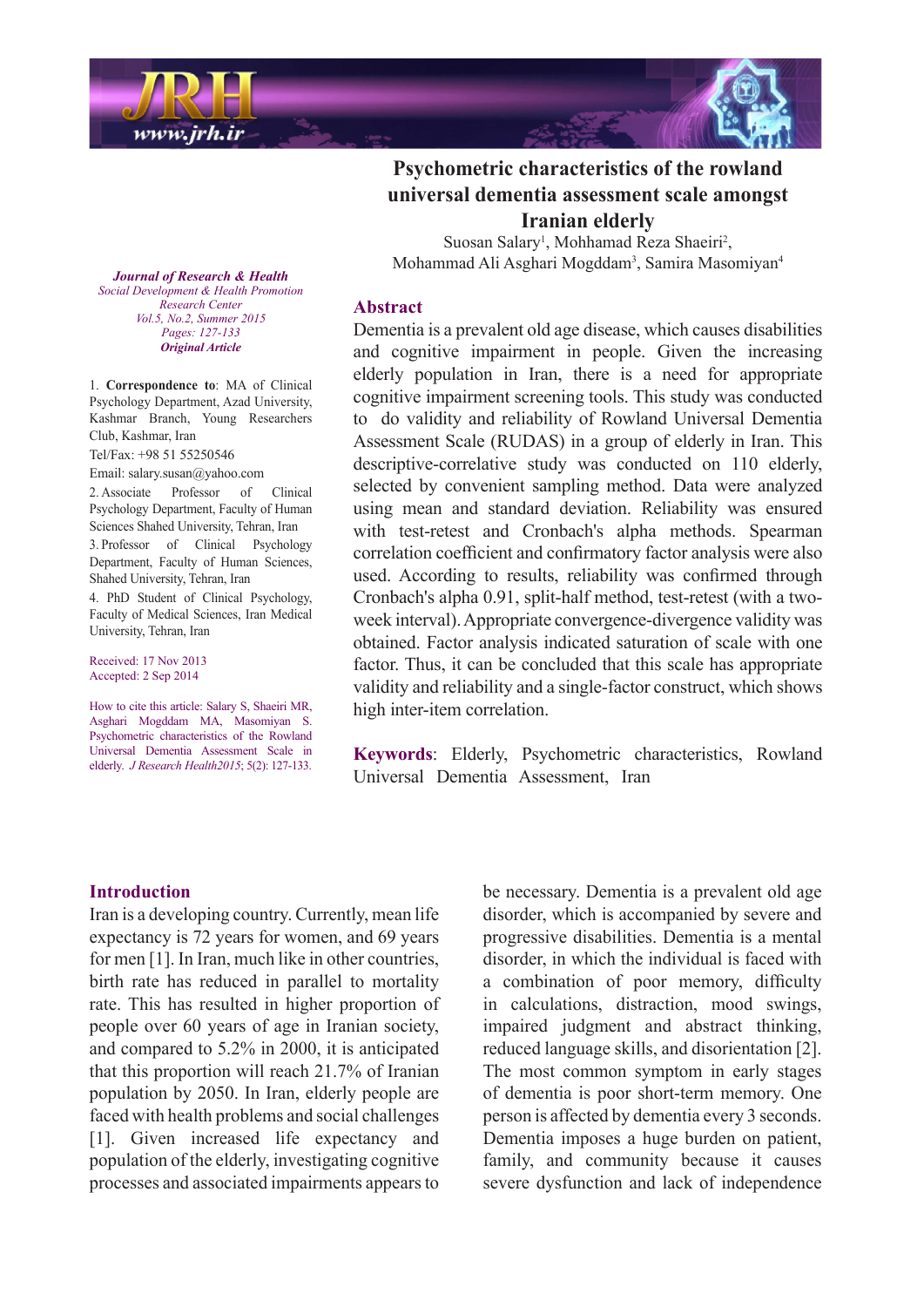in patients, leading to dependence on others. Furthermore, dementia increases anxiety and depression in the family, and incurs a lot of time and money to care for the patient [3]. Dementia imposes huge annual cost on the community, as well. Increasing prevalence of dementia adds to the importance of its proper diagnosis. Detecting dementia in early stages increases chances of better response to treatment, and reduces the burden of this syndrome [4]. Screening tests have made early diagnosis possible, giving patients and families the possibility of receiving support  $[4]$ . Studies have shown that regular use of structured cognitive tests increases diagnostic accuracy of cognitive disorders [5]. There is a need for use of screening tools because therapists are usually unable to diagnose dementia in their routine work up without cognitive assessment [5]. A widely used screening test for early diagnosis of dementia is the "Mini Mental State Examination" However due to limitations in application, this questionnaire does not seem to be a very accurate  $[6]$ . Other tests include Abbreviated Mental Test Score (AMTS)  $dependent [7]$ . The 6-Item Cognitive Impairment containing 10 items, some of which are culture-Test (6ICIT) is not affected by cultural bias, and has a good sensitivity and specificity, and suits diagnosis of mild dementia. But it is affected by participants' education level and age [8]. ACE-R test is also affected by culture, but distinguishes between common types of dementia such as symptoms of atypical Parkinson, progressive supranuclear palsy, multiple atrophy, and Lewy body dementia, even when MMSE score is within normal range [9]. Blessed Dementia Scale, one of the first scales for evaluation of dementia, combines cognitive and functional dimensions. This scale is less used because of the need to interview the patient and an informed person [10]. Given limitations in above scales, Rowland's Universal Dementia Assessment Scale (RUDAS) was created by Storey et al. (2004) to overcome these limitations. It contains 6 items, and each is scored differently from others [11]. Currently, there is no simple and reliable test to diagnose dementia in early stages, and none has the required adequacy for screening dementia. Generally many of these methods (scales, and indices) are used to measure severity of different symptoms such as cognitive and functional deterioration and behavioral changes. Inadequate assessment in many of these methods hinders assessment of the efficacy of a particular care or treatment approach. Patient's language and comprehension can also affect assessment. With patients requiring an interpreter, it must be ensured that the interpreter is not providing the patient with additional information, and is not explaining according to patient's response  $[12]$ . Dementia affects the elderly disproportionately, leading to disability and costs in health care. Thus, it is essential to diagnose early through tools that are compatible with culture  $[11]$ . Given all the above, the present study aims to investigate psychometrics of Rowland's Universal Dementia Assessment Scale (RUDAS) in a eroup of elderly in Kashmar city.

# **Method**

This study was conducted on elderly population aged 63-98 years in the part of north-east of Iran, during 2012, of whom, 110 were selected according to convenient sampling method. Because of study inclusion and exclusion criteria and type of scale and its items (in interview form), random sampling was not possible. Study inclusion criteria were the ability to talk, no mobility problem, and age group between 63 years and 98 years. Those outside this age group with severe mobility problems and advanced speech impairment were excluded. Since this scale is in interview form, it can be used even for illiterate people. Convergence validity was assessed using Cognitive Decline Axis in Elderly Scale, and divergence validity using Geriatrics Depression Scale. Reliability was confirmed retest (with a 2-week interval) methods. using Cronbach's alpha, split-half and test-

RUDAS was designed by Storey et al.  $(2004)$  with 6 items for measuring cognitive dimensions, including memory and learning, orientation visio-spatial, planning and praxis, drawing, judgment, recall,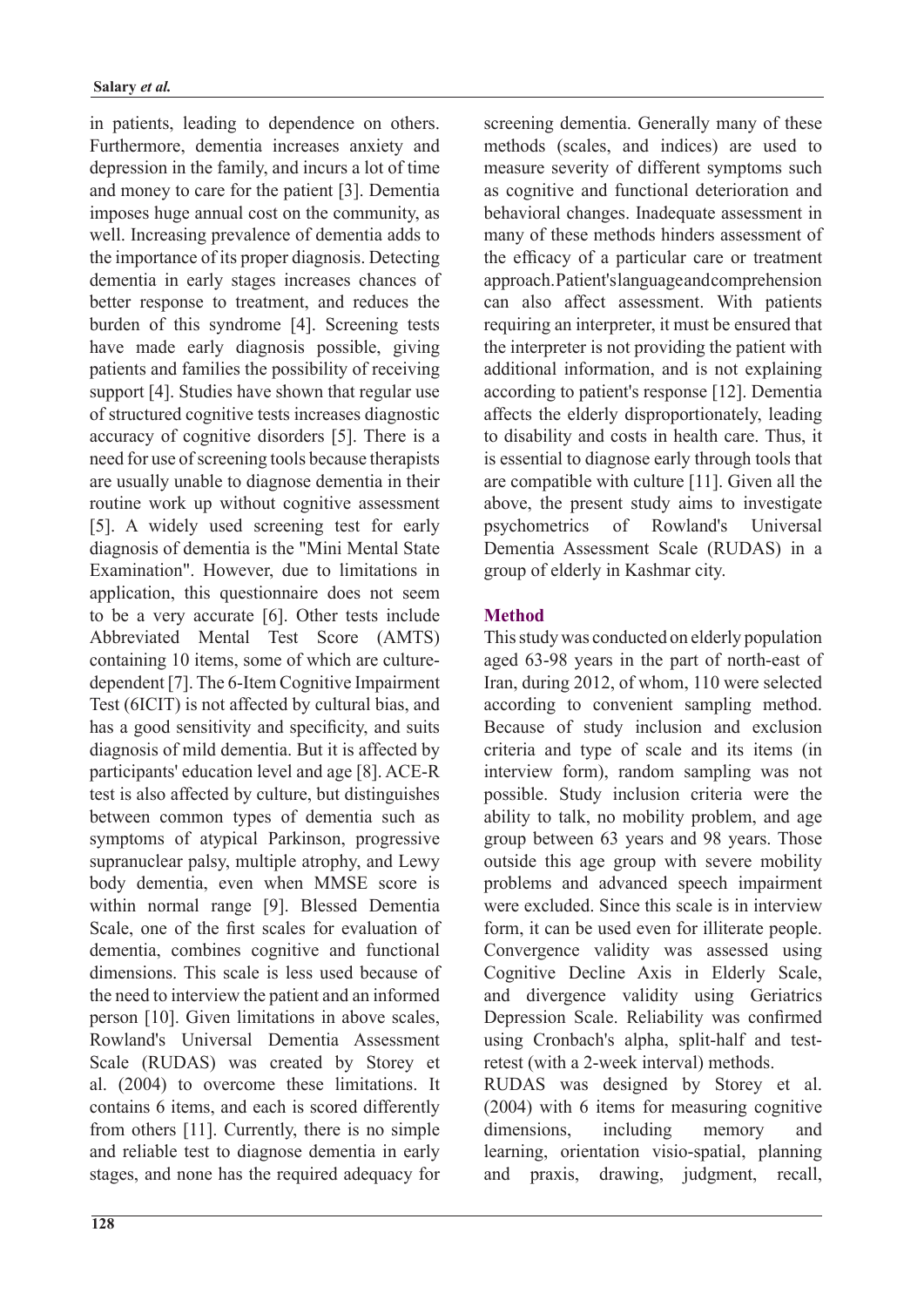Languageorientation and memory (registration), spatial vision (building and drawing), attention and start, stagnation, judgment and language and plan, habits and behavior. In this scale, cut-off point was reported 23 (maximum score rater reliability 99%, and test-retest reliability 30), specificity 89%, sensitivity 98%, inter-98%. In India, cut-off point was found 23 and 24 in translated versions of RUDAS and MMSE respectively (Lype et al., 2005) [24], and sensitivity and specificity of RUDAS were reported 88% and 76%, respectively. Scoring for each item is different from others, and total score is  $30$  [11].

Items and their final scores are as follows:

Memory: Patient is asked to imagine he is shopping with a list of 4 items. Five minutes later he is asked to repeat the list 3 times. No score is allocated for failure to perform this task after 5 attempts. Score is accounted for in memory item.

Body orientation: Patient is asked 8 questions about his left and right body parts (for example he is asked to show his right hand, or cover his left eve with right hand). One mark is allocated for every correct answer, making a maximum of 5 marks.

Praxis: Patient is asked to copy the examiner, and then perform one action. Scoring is as follows:

Normal=2: Very few self-correcting errors if any, progressively better, and good maintenance, with only slight disco ordination between hands. Partially adequate=1: Significant errors, with little effort to correct them or maintain position, poor coordination.

Failed=0: Cannot perform the exercise or maintain position, makes no effort

Maximum score of 2 is attainable with correct nerformance of exercise.

Drawing: Patient has to draw a cube. Maximum score is 3, and each part scores one mark.

1- Is the image based on a square?

2- Can all internal lines be seen?

3- Can all external lines be seen?

Judgment: Patient is asked a question as follows: You are standing in a crowded street, and there are no pedestrian crossings or lights, how are

you going to cross the street unharmed? With partial answers to both parts of the question, he should be encouraged by asking "Is there anything else that you should do?" Scoring:

Did he mention he should wait for vehicles? Yes=2, yes after encouragement =  $1$ , no = 0 Did he propose additional safety precautions?

Yes=2, yes after encouragement =  $1$ , no = 0 Memory: Patient should remember items in his earlier shopping list. He scores 2 marks for each item remembered, with maximum of 8

.marks

Language: Patient is asked to recall as many animal names as possible in 1 minute. Each name scores one mark, with maximum of 8 marks. There will be no need to continue if 8 animals are recalled with no repeats within one minute.

Thus, maximum score for this scale will be 30. Informant Ouestionnaire on Cognitive Decline in the Elderly (IQCDE) [14]: This questionnaire was designed by Anthony Jerome, a member of Mental Health Research Center, affiliated to Australian National University in 2004 to measure patient's cognitive decline over the past 10 years  $[14]$ . Sixteen items of this questionnaire are scored according to a 5-point Likert scale, and assess 6 subscales of episodic memory, practical functions, instrumental daily activities, distant memory, time orientation, and ability to focus. Retest reliability with year interval  $0.75$  [15]. Studies in Iran indicate 3-day interval was reported 0.96, and with onea significant correlation between IOCDE and MMSE and AMTS at 0.01. Therefore, it was used for assessing convergence validity.

Geriatrics Depression Scale (GDS) [17]: This was designed by Yasavagy et al., with 15 items [17]. GDS distinguishes 3 groups with moderate depression  $(5 \text{ to } 10 \text{ marks})$ , severe depression  $(10 \text{ to } 15 \text{ marks})$ , and healthy. In Iran, Malekoti et al. reported its alpha coefficient and retest reliability  $0.96$  and  $0.85$ , respectively. Its concurrent validity with Zung & Hamilton Depression Scale was reported  $0.87$  and  $0.95$ , respectively [18]. This test was used because two separate studies  ${14$ ,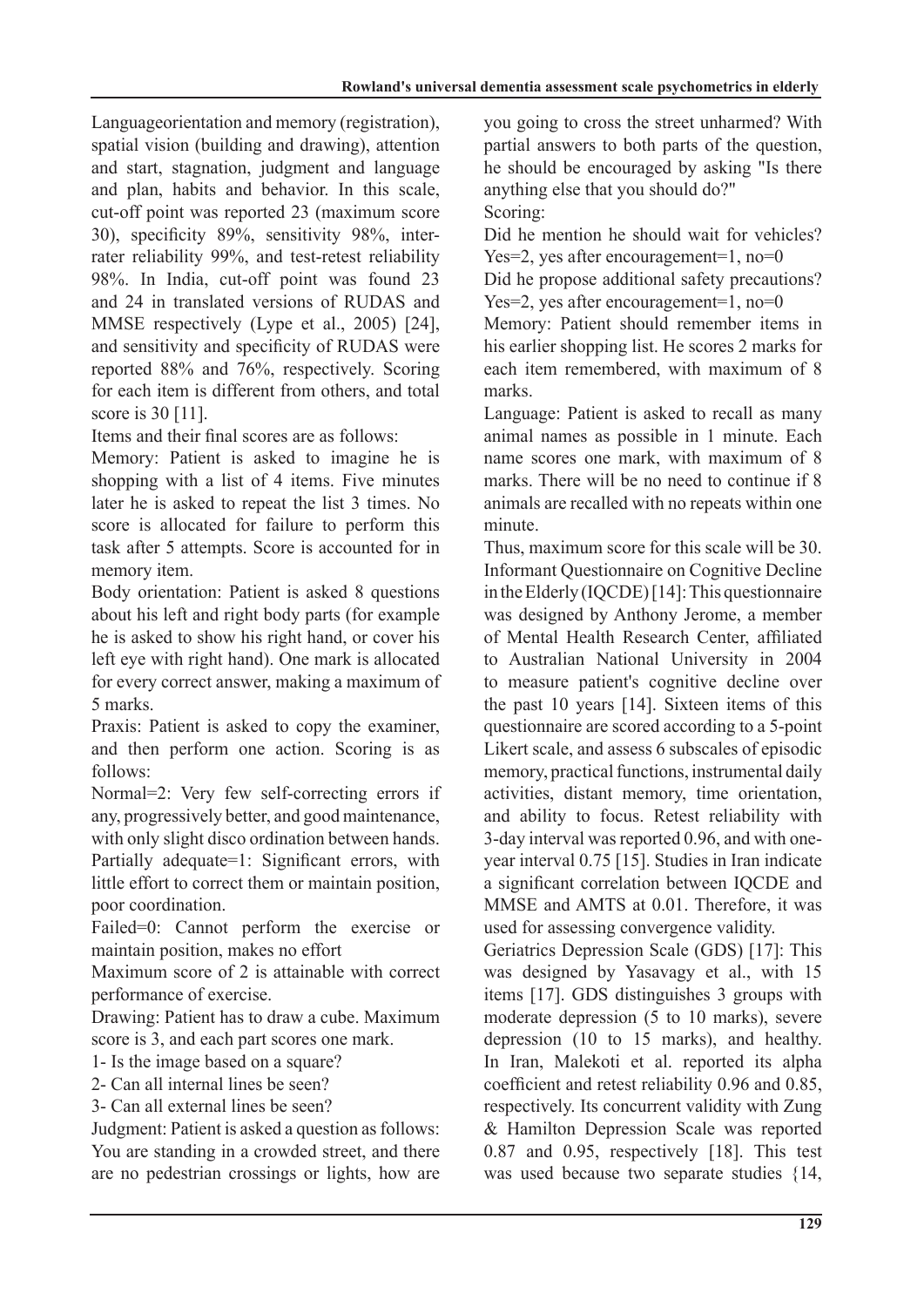19] had shown that depression occurs before cognitive decline in the elderly, and orientation and memory problems occur after depression  $[19, 30]$ .

To assess validity, reliability, and exploratory and confirmatory factor analysis, SPSS-16 and LISREL software were used.

# **Results**

Of all 110 participating elderly, 44 were female  $(39.1\%)$ , and 66 were male  $(60.1\%)$ , with age range 63-98 years. The 75-85 years age group had the highest frequency, and 70-75 years the lowest. Mean age was 80.1 years and standard deviation 11.5. Of all participants, 32% were literate and the rest  $(66.5%)$  were illiterate. Cronbach's alpha and split-half reliability were retest reliability with a 2-week interval was found 0.91 and 0.87, respectively. Overall testreported 0.86. Mean and standard deviation of overall RUDAS score and its dimensions are presented in Table 1.

| Table1 Mean and standard deviation of overall RUDAS score and its dimensions RUDAS |  |  |  |  |
|------------------------------------------------------------------------------------|--|--|--|--|
|------------------------------------------------------------------------------------|--|--|--|--|

|                            | Women<br>$Mean \pm SD$ | Men<br>$Mean \pm SD$ | <b>Total</b><br>$Mean \pm SD$ |
|----------------------------|------------------------|----------------------|-------------------------------|
| Visual-spatial orientation | 3.12(1.00)             | 2.76(1.45)           | 3.36(1.45)                    |
| Praxis                     | 1.02(0.77)             | 2.09(0.78)           | 1.55(0.61)                    |
| Drawing                    | 1.19(0.89)             | 0.34(1.32)           | 0.88(1.19)                    |
| Judgment                   | 0.29(0.93)             | 0.79(0.84)           | 0.75(1.00)                    |
| Memory recall              | 0.58(2.66)             | 4.56(3.39)           | 3.54(1.19)                    |
| Language                   | 2.4(5.43)              | 2.49(3.46)           | 5.12(1.8)                     |
| Total score of RUDAS       | 12.13(6.73)            | 14.33(6.03)          | 16.77(4.48)                   |

#### Table 2 The convergent and divergent validity of RUDAS

|                                                 | <b>P-Value</b> | <b>Depression</b> | <b>P-Value</b> | Centered-cognitive decline in the elderly<br>(informant) |
|-------------------------------------------------|----------------|-------------------|----------------|----------------------------------------------------------|
| Visual-spatial orientation<br>Praxis<br>Drawing | 0.001          | $-0.273$          | 0.002          | $-0.240$                                                 |
|                                                 | 0.03           | $-0.234$          | 0.023          | $-0.145$                                                 |
|                                                 | 0.00           | $-0.10$           | 0.01           | $-0.252$                                                 |
| Judgment                                        | 0.008          | $-0.132$          | 0.003          | $-0.253$                                                 |
| Memory recall                                   | 0.001          | $-0.122$          | 0.001          | $-0.220$                                                 |
| Language                                        | 0.002          | $-0.301$          | 0.02           | $-0.421$                                                 |
| Total score of RUDAS                            | 0.002          | $-0.231$          | 0.001          | $-0.452$                                                 |

 $\overline{\text{Sig}}$ : P $\leq$ 0.001 $*$ 

According to above tables, there is a positive and significant relationship between participants' scores and Rowland's scale and its 6 subscales. Also, subscales. Based on main components, exploratory factor analysis results indicated significance of Chi-square ( $P \le 0.0001$ , df=2/10,  $X2=12/963$ . Hence correlation matrix in population is not zero. KMO, specific value, and percentage variance were  $0.78$ ,  $2.633$ , and 38.56, respectively. These results, together with scree plot (figure 1) show one factor saturation of RUDAS.

# **Discussion**

This study aimed to investigate psychometrics of RUDAS in a group of elderly in Kashmar city. Results showed acceptable validity (convergence and divergence) and reliability  $(Chobach's alpha, test-retest, and split-half).$ which agree with Salari et al. study  $[21]$  in elderly population with and without dementia. Also, results of factor analysis and saturation with one factor are in line with Salari study [22], Rowland  $[11]$ , and Basic  $[23]$ . Lype et al. [25] investigated RUDAS among elderly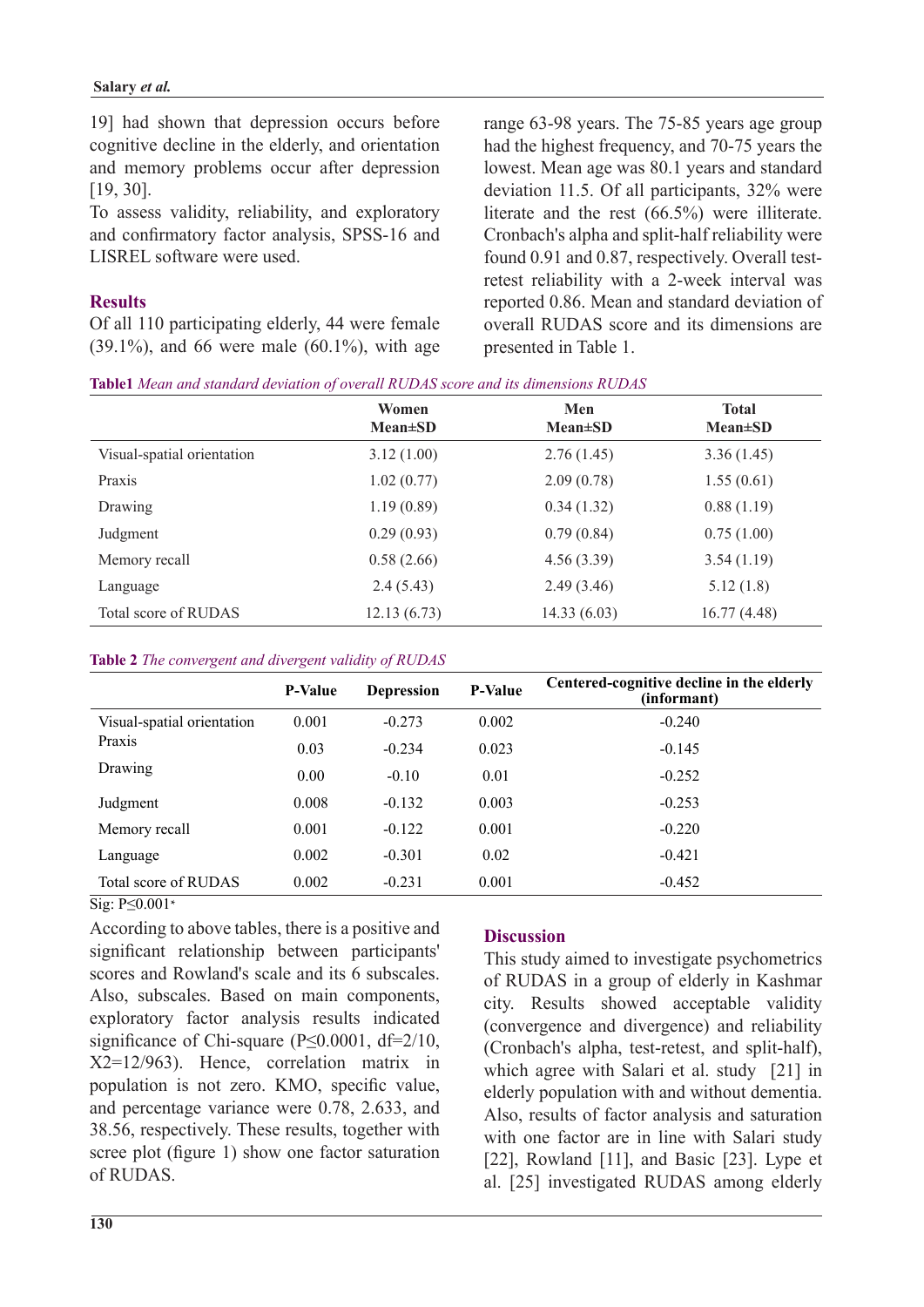|                                | <b>Visual-spatial orientation</b> | <b>Praxis</b> |          |          | Drawing Judgment Memory recall Language |         |
|--------------------------------|-----------------------------------|---------------|----------|----------|-----------------------------------------|---------|
| Praxis                         | $0.342*$                          |               |          |          |                                         |         |
| Drawing                        | 0.222                             | 0.235         |          |          |                                         |         |
| Judgment                       | $0.231*$                          | $0.211*$      | $0.062*$ |          |                                         |         |
| Memory recall                  | $0.623*$                          | $0.248*$      | $0.329*$ | $0.102*$ |                                         |         |
| Language                       | $0.653*$                          | $0.298*$      | $0.390*$ | $0.232*$ | $0.234*$                                |         |
| Total score of<br><b>RUDAS</b> | $0.765*$                          | $0.600*$      | $0.445*$ | $0.278*$ | $0.716*$                                | $0.78*$ |

*(RUDAS (Status Assessment Dementia Universal Rowland dimensions between matrix Correlation* **3 Table**



**Figure** 1 Scree curve

population in south India with 116 elderly participants, and found acceptable assessors and internal reliability  $0.87$  and  $0.90$ , respectively, which are in line with the present study results [24]. Basic et al. investigated 3 demential screening tools (GPCOG, MMSE, and RUDAS) in elderly population of two Australian cities. Correlation between RUDAS and MMSE was reported 0.78 and between RUDAS and GPCOG 0.76. They also reported correlation between RUDAS and GDS -0.231, and between RUDAS and IQCDE -0.45 [23]. These results indicated that higher score in Rowland scale meant lower depression and less cognitive decline.

Researchers like Chandler [25] and Schaie  $[26]$  believe that age-related cognitive decline is not worth considering until after retirement Wolf  $[27]$  and McClain  $[28]$  argue that this and 60 years of age, while others like Kleindecline is continuous and begins from mid or late 20's. The common feature in different type of cognition is that aging is associated with

reduced pure intelligence or ability to process current data. Mental deterioration is the worst phenomenon that can happen in old age. According to Reisberg [29], most dementia assessing scales either rank cognitive functions separately or assess behavioral symptoms due to effect of dementia on life, and they can only be beneficial if the effects of interventions and therapies can be assessed. Neuropsychiatric Scale (NPI), used by psychiatrists, compares emotional symptoms such as emotional numbness, success, and happiness to similar behaviors, and includes dimensions: delusions, hallucination, dysphoria, anxiety, disinhibition, apathy, aberrant motor behavior, agitation, irritability, euphoria, sleep and eating disorders, most of which emerge in advanced stages of disease [30]. Moreover, frontal lobe dysfunction leads to dementia. However, because of patients' fewer complaints about their own cognitive weaknesses, severity of disease is often underestimated. In such cases,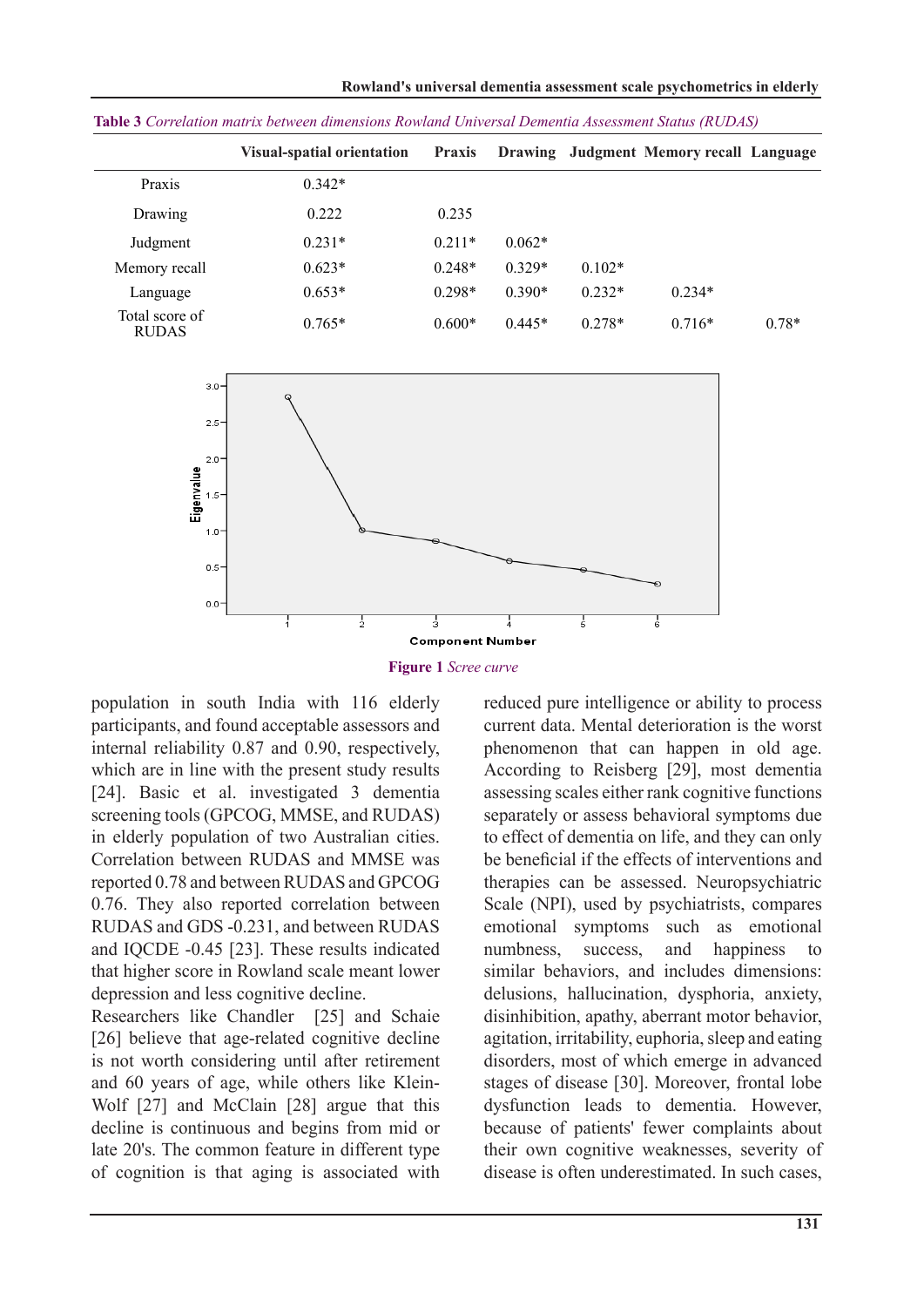a roommate or someone close to the patient, with sufficient knowledge of his daily routine can be of great help, and can better explain severity of disease to doctors. Existing tools cannot much help diagnosis before recurrence. But, since Rowland's scale can identify frontal lobe dysfunction, it can play an important role in early diagnosis and reducing cognitive problems of the disease [31]. Ismail et al. in their assessment of brief cognitive screening tools, proposed RUDAS as a tool unaffected by age, gender, or education, and as an effective tool for screening frontal lobe dysfunction [32].

### **Conclusion**

Unlike other cognitive impairment diagnostic tools. Rowland's Universal Dementia Assessment Scale is one-factor saturated which indicates high intra-item correlation. It can provide guidelines for numerous dementia screening studies, as was demonstrated in this and many other studies. A positive feature of this scale is that it is unaffected by age, gender or education. In the present study, scale was completed in interview form, and patients' education level had no effect on responses, which shows the importance of this scale in assessment of dementia in the elderly. It is hoped that this tool is used on many other subjects.

### **Acknowledgements**

We wish to thank all those that helped in this project.

### **Contributions**

Study design: MAA, SS, SM Data collection and analysis: SM.SS Manuscript preparation: SS,MS

## **Conflict of Interest**

"The authors declare that they have no competing interests."

#### **References**

1- Kiani S, Bayanzadeh M, Tavallaee M, Hogg RS. The Iranian population is graying: are we ready? Arch Iran Med<sub>2010</sub> Jul:13(4):333-9.

2- Kaplan H, Sadocks V.Handbook of Psychiatry

Behavioral and Sciences - Clinical Psychiatry 3th ed.Tehran: Shahre ab pub; 2005. [In Persian]

3- Fallahi-khoshkanad M. Mazaheri M. Nazari SH. Dementia care and rehabilitation, Tehran: Resaneye Takhasosi pub 2009. [In Persian]

4- Chop WC, Robnett HR. Gerontology for the health care professional. Philadelphia: FA Davis Company, 1999.

5- Beers MH, Berkow R. The Merck Manual of Geriatrics. (3rd edition). Whitehouse Station, NJ: Merck and Company. 2000.

6- Folstein MF, Folstein SE, McHugh PR."Mini-mental state". A practical method for grading the cognitive state of patients for the clinician. *J Psychiatr Res* 1975 Nov;  $12(3):$  189-98.

7- Antonelli Incalzi R, Cesari M, Pedone C, Carosella L, Carbonin PU; Gruppo Italiano di Farmacovigilanza nell'Anziano. Construct validity of the abbreviated mental test in older medical inpatients. Dement Geriatr Cogn Disord 2003;15(4): 199-206.

8- Brooke P, Bullock R. Validation of a 6 item cognitive *impairment test with a view to primary care usage. Int J* Geriatr Psychiatry 1999 Nov; 14(11): 936-940.

9-Dudas RB1, Berrios GE, Hodges JR. The Addenbrooke's cognitive examination  $(ACE)$  in the differential diagnosis of early dementias versus affective disorder. Am J Geriatr Psychiatry2005 Mar;13(3): 218-26.

10- Blessed G, Tomlinson BE, Roth M. The association between quantitative measures of dementia and of senile change in the cerebral grey matter of elderly subjects. Br J Psychiatry 1968; 114(512): 797-811.

11- Storey JE, Jeffrey TJ, Rowland DA, Conforti G, Hugh G, Dickson R. The rowland universal dementia assessment scale (RUDAS): a multicultural cognitive assessment scale. *Int Psychogeriatr* 2004; 16(1):13-31.

12- Melillo KD, Houde SC. Geropsychiatric and mental health nursing. Boston: *Jones and Bartlett* 2005.

13- Brodaty H1, Moore CM. The Clock Drawing Test for dementia of the alzheimer's type: a comparison of three scoring methods in a memory disorders clinic. *Int* J Geriatr Psychiatry 1997 Jun; 12(6): 619-27.

14- Jorm AF, Jacomb PA. The informant questionnaire demographic correlates, reliability, validity and some on cognitive decline in the elderly (IQCDE): Socionorms. Psychol Med1989; 19(4): 1015-22.

15- Foroughan M, Jafari Z, Shirinbayan PF, Barahani ZR, Rahgozar M. Standardization mini mental status examination (MMSE) in elderly in Tehran. *J New Cogn* Sci2009; 10(2): 29-37. [In Persian]